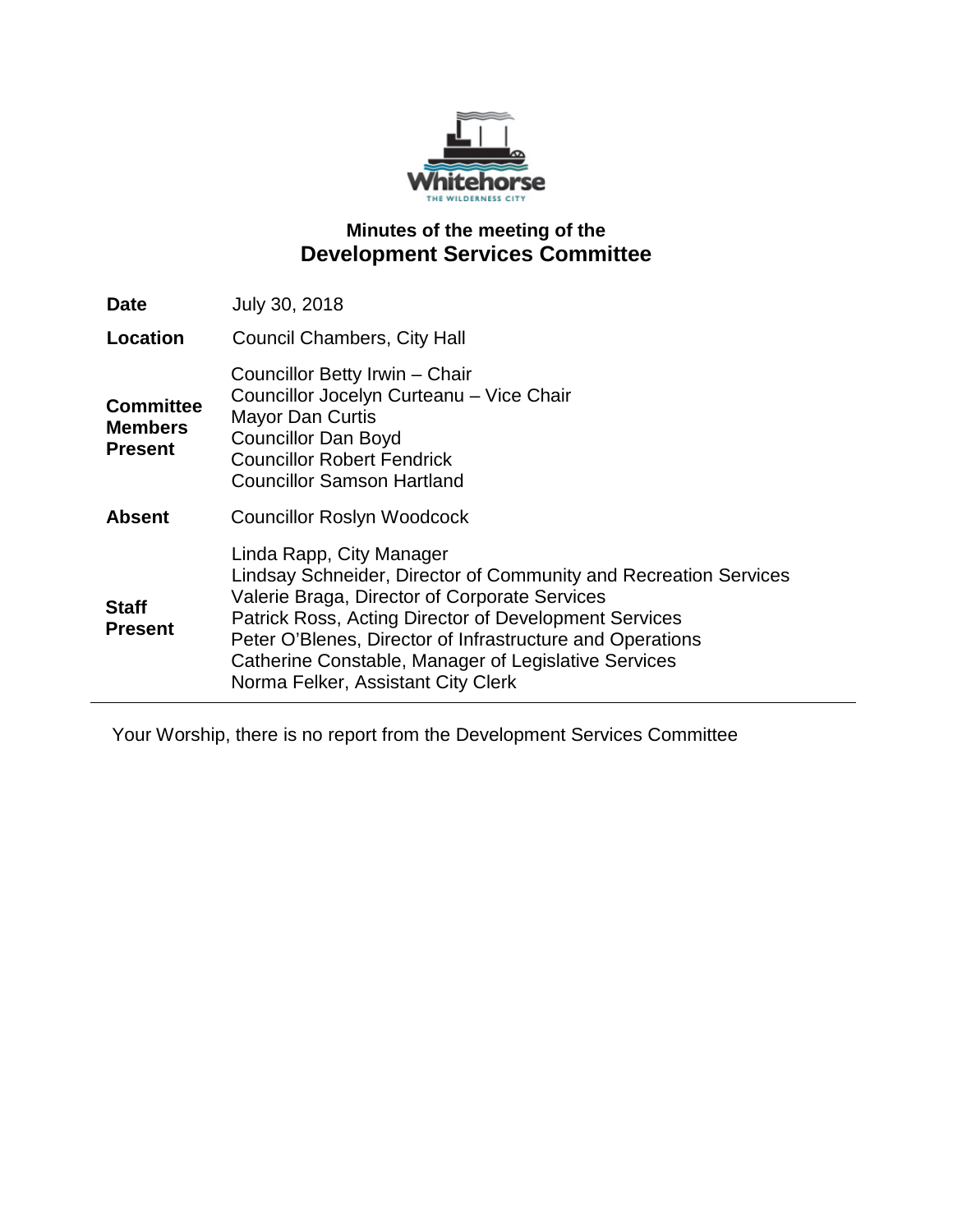

# **Minutes of the meeting of the Corporate Services Committee**

| <b>Date</b>                                          | July 30, 2018                                                                                                                                                                                                                                                                                                                                                                                                                                                                                        |
|------------------------------------------------------|------------------------------------------------------------------------------------------------------------------------------------------------------------------------------------------------------------------------------------------------------------------------------------------------------------------------------------------------------------------------------------------------------------------------------------------------------------------------------------------------------|
| Location                                             | Council Chambers, City Hall                                                                                                                                                                                                                                                                                                                                                                                                                                                                          |
| <b>Committee</b><br><b>Members</b><br><b>Present</b> | Councillor Samson Hartland - Chair<br>Mayor Dan Curtis<br><b>Councillor Dan Boyd</b><br>Councillor Jocelyn Curteanu<br><b>Councillor Robert Fendrick</b><br><b>Councillor Betty Irwin</b>                                                                                                                                                                                                                                                                                                            |
| <b>Absent</b>                                        | <b>Councillor Roslyn Woodcock</b>                                                                                                                                                                                                                                                                                                                                                                                                                                                                    |
| <b>Staff</b><br><b>Present</b>                       | Linda Rapp, City Manager<br>Lindsay Schneider, Director of Community and Recreation Services<br>Valerie Braga, Director of Corporate Services<br><b>Patrick Ross, Acting Director of Development Services</b><br>Peter O'Blenes, Director of Infrastructure and Operations<br>Catherine Constable, Manager of Legislative Services<br>Norma Felker, Assistant City Clerk<br>Teresa Acheson, Acting Manager of Recreation and Facility Services<br>Victor Hopkins-Lecheminant, IT Security Specialist |

Your Worship, the Corporate Services Committee respectfully submits the following report:

## **1. Budget Amendment – Curling Club Electrical Upgrades**

The Whitehorse Curling Club has secured funding for 90% of the total cost to complete electrical upgrades to the ice plant at the Mount McIntyre Recreation Centre. The project will upgrade the main electrical service and distribution equipment and install a separate water meter for the ice plant.

A 10% contribution from the City is required in order for the project to proceed. Administration reviewed existing capital budgets and determined there is room to fund the requirement from within the City's existing approved capital budget. The funds required can be re-allocated from the Sanitary Turf Cleaner project which has been placed temporarily on hold while less expensive options are explored.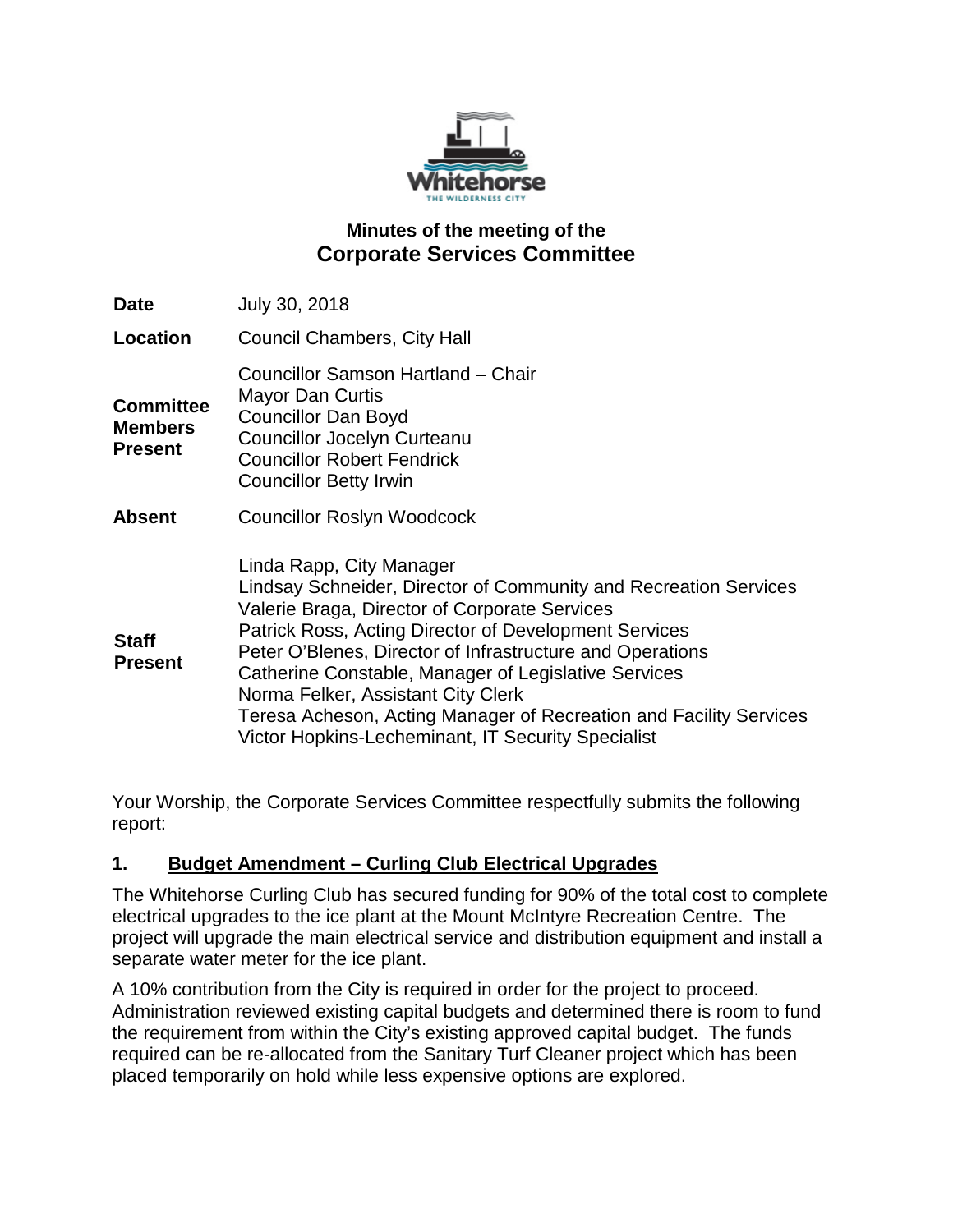## **The recommendation of the Corporate Services Committee is**

THAT the 2018 to 2021 capital expenditure program be amended by approving the creation of a new capital project for Curling Club Electrical Upgrades in the amount of \$8,016.00, funded by reducing project 750c00218, the Sanitary Turf Cleaner project.

# **2. Contract Award – Data Centre Firewall**

A firewall is a critical component of information technology infrastructure that inspects data packets and filters malicious or unwanted network traffic. Data centre firewalls further delineate the zone for critical infrastructure such as servers, enterprise storage, and database against the zone for non-critical components such as employee work stations, kiosks, smartphones, etc. In a time when constant cyber-attacks occur, these technologies give the City additional protection from hackers, spammers, unauthorized network access and other malware.

One submission was received in response to the tender issued. The bid meets all specifications and is within budget.

# **The recommendation of the Corporate Services Committee is**

THAT Administration be authorized to award the contract for the supply, implementation and support of Checkpoint data centre firewall to iON United Inc. in the amount of \$84,900.00 plus GST for one-time supply and implementation costs and \$283,500.00 plus GST for annual support, maintenance, and license subscription costs covering the following five-year period.

# **3. Contract Award – Reverse Proxy and Application Protection**

Reverse proxy is a technology that protects the City's internal servers and information technology network by masking their location information and other sensitive data and making these undetectable externally. The current version is nearing the end of its support program and is in need of capacity and feature upgrades.

Two bids were received in response to the tender issued. The review committee agreed that the low bidder is familiar with the scope of the work and has the knowledge and skills to complete the work successfully. The bid meets all specifications and is within budget.

# **The recommendation of the Corporate Services Committee is**

THAT Administration be authorized to award the contract for the supply, implementation, and support of F5 Reverse Proxy Servers to iON United Inc. in the amount of \$73,700.00 plus GST for one-time supply and implementation costs and \$58,000.00 plus GST for annual support and maintenance costs covering the following five-year period.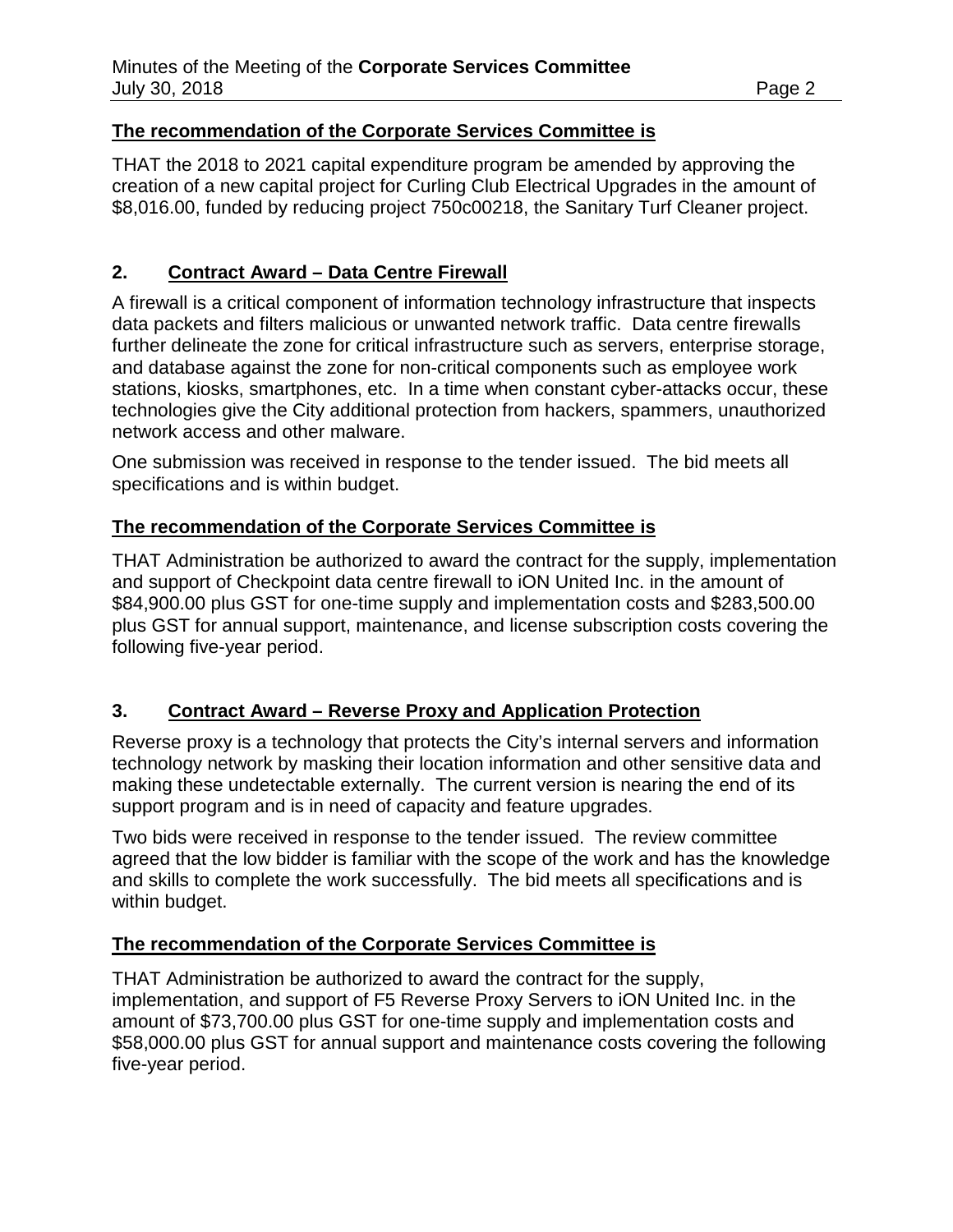#### **4. Quarterly Progress Reports**

Progress reports for May through July 2018 were received from the City Manager and the Corporate Services, Community and Recreation Services, Development Services and Infrastructure and Operations Divisions.

#### **The recommendation of the Corporate Services Committee is**

THAT the quarterly progress reports for May, June and July 2018 be accepted as presented, and

THAT Administration be authorized to update the strategic priorities charts accordingly.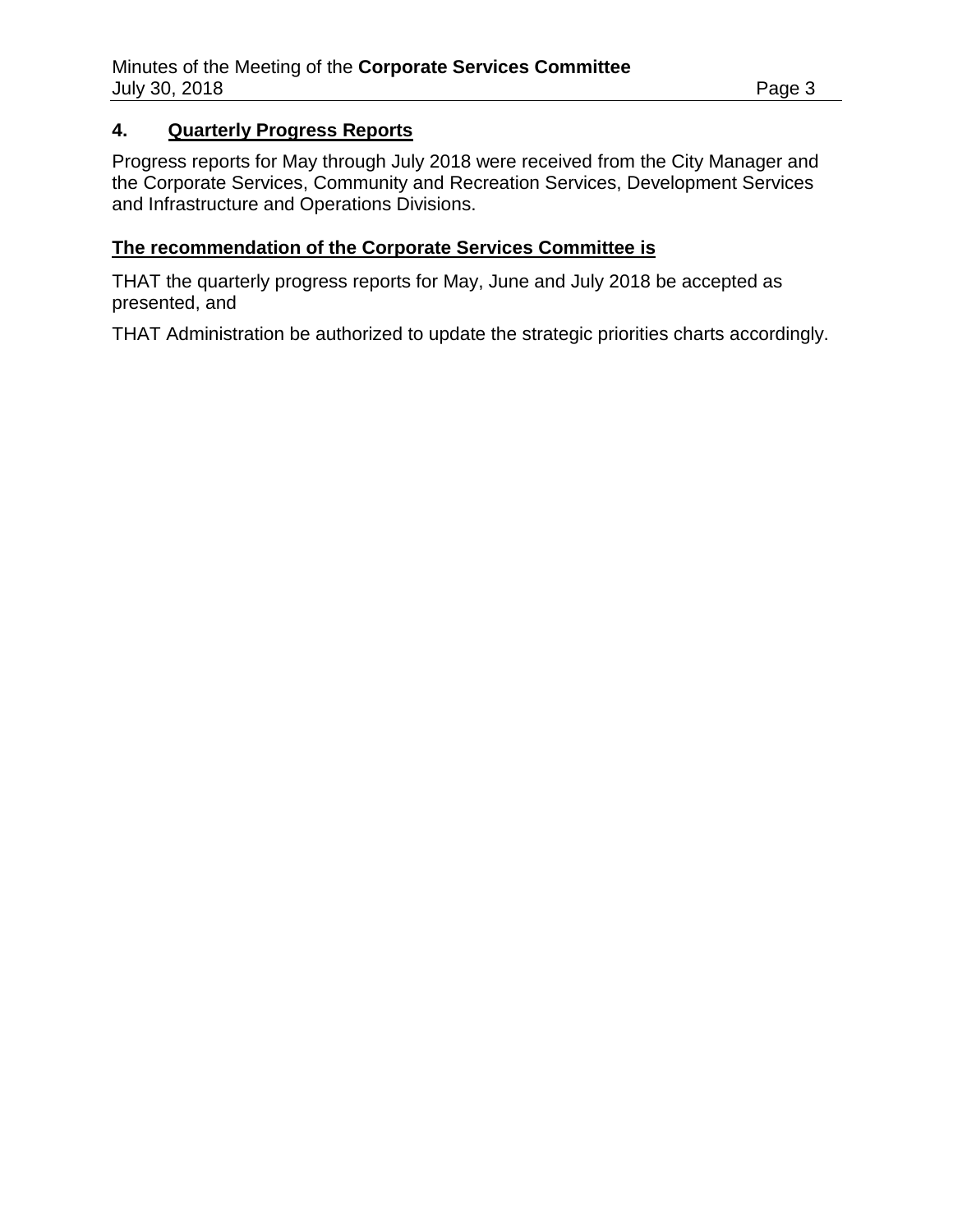

# **Minutes of the meeting of the City Planning Committee**

| <b>Date</b>                            | July 30, 2018                                                                                                                                                                                                                                                                                                                                                                                             |
|----------------------------------------|-----------------------------------------------------------------------------------------------------------------------------------------------------------------------------------------------------------------------------------------------------------------------------------------------------------------------------------------------------------------------------------------------------------|
| Location                               | Council Chambers, City Hall                                                                                                                                                                                                                                                                                                                                                                               |
| Committee<br><b>Members</b><br>Present | Councillor Robert Fendrick - Chair<br>Councillor Betty Irwin - Vice Chair<br><b>Mayor Dan Curtis</b><br><b>Councillor Dan Boyd</b><br>Councillor Jocelyn Curteanu<br><b>Councillor Samson Hartland</b>                                                                                                                                                                                                    |
| Absent                                 | <b>Councillor Roslyn Woodcock</b>                                                                                                                                                                                                                                                                                                                                                                         |
| Staff<br>Present                       | Linda Rapp, City Manager<br>Lindsay Schneider, Director of Community and Recreation Services<br>Valerie Braga, Director of Corporate Services<br>Patrick Ross, Acting Director of Development Services<br>Peter O'Blenes, Director of Infrastructure and Operations<br>Catherine Constable, Manager of Legislative Services<br>Norma Felker, Assistant City Clerk<br>Kinden Kosick, Acting Senior Planner |

Your Worship, the City Planning Committee respectfully submits the following report:

## **1. Subdivision Approval – Whistle Bend Phase 6**

The Government of Yukon is requesting subdivision approval for phase 6 of the Whistle Bend neighbourhood. The application area includes a variety of zones that will result in 100 single family or duplex lots, 75 townhouse lots, four multi-family lots, one park lot, and one public utility lot. All of the proposed lots conform to the applicable zoning regulations of the Zoning Bylaw.

This subdivision approval is subject to Public Use Land Dedication requirements. The land dedication proposed is in the form of greenbelts that will also contribute to land dedications in future subdivisions.

Residential Development Cost Charges for the residential lots will be collected at the time of building permit application.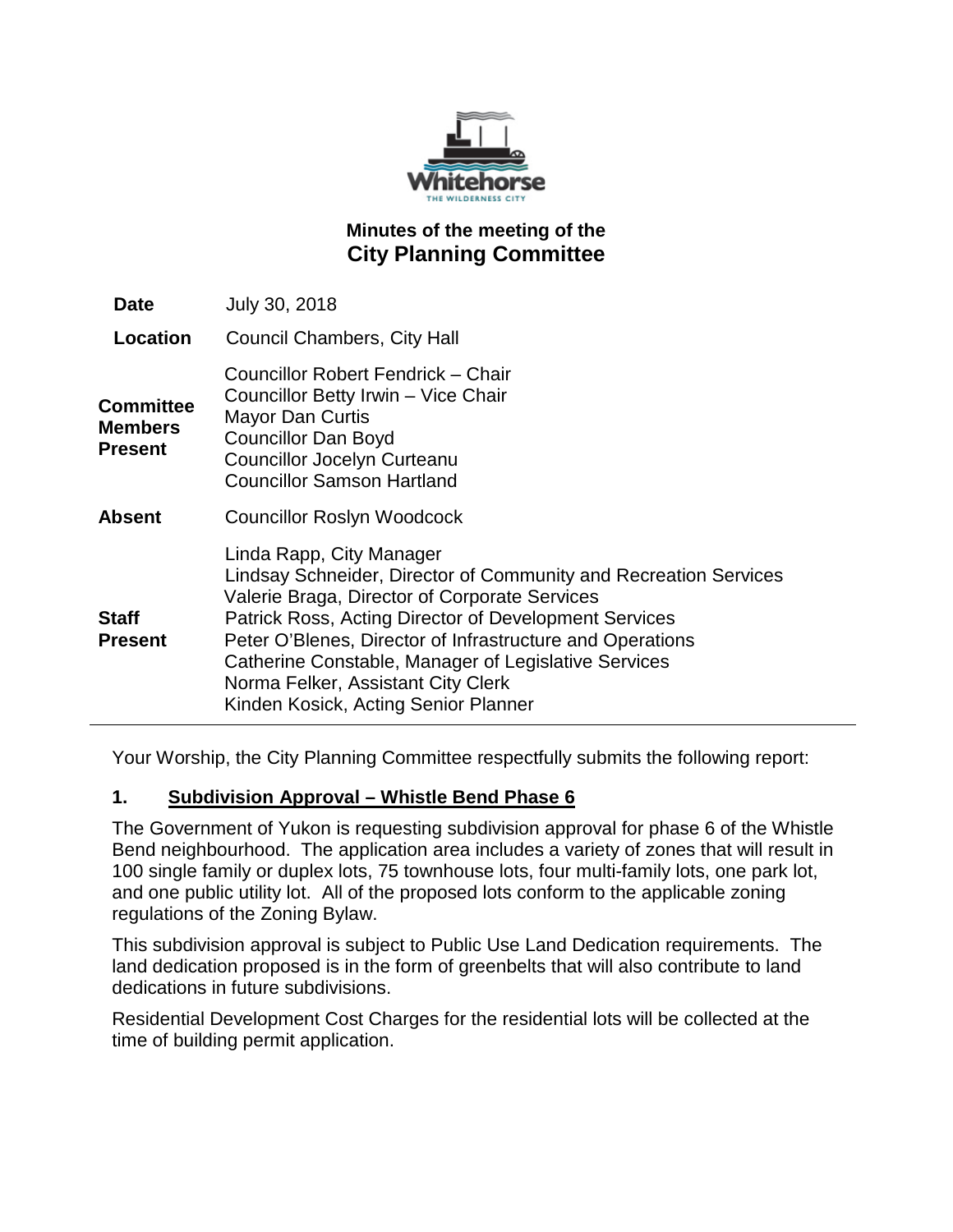# **The recommendation of the City Planning Committee is**

THAT the subdivision of approximately 14.5 hectares of land for the creation of new residential lots, lanes, roads and a park for the area known as Whistle Bend Phase 6, be approved as shown on the proposed subdivision sketch, subject to the condition that the Government of Yukon enter into a Development Agreement with the City of Whitehorse for the construction of underground utilities, roads and lanes to service the proposed subdivision area and other areas of the Whistle Bend Subdivision.

# **2. Zoning Amendment – 1181 and 1191 Front Street**

The owner of 1181 and 1191 Front Street has applied to amend the zoning of these properties to increase the maximum allowable building height to 20 metres. The increase to the building height is being requested in order to make future development on these two properties financially feasible and to help address parking issues.

The proponent plans to construct a number of new buildings on these parcels including a hotel development and mixed-use residential/commercial buildings. Increased building heights are also being requested to accommodate underground or at-grade parking.

The proposed uses comply with the Official Community Plan and the current zoning of the two properties. The current zoning also includes a number of regulations and design guidelines to encourage the development of a unique and thriving mixed-use area.

## **The recommendation of the City Planning Committee is**

THAT Bylaw 2018-50, a bylaw to amend the zoning of 1181 and 1191 Front Street to increase the maximum building height to 20 metres, be brought forward for consideration under the bylaw process.

## **3. Zoning Amendment – Mount Sima Industrial Area**

An application has been received to amend the zoning of a 1.5 hectare parcel of vacant Commissioner's land on Mount Sima Road. The land is owned by the Government of Yukon and the proponent has applied for a long term lease for the purpose of operating a solar farm. The location offers nearby access to the electrical grid for the sale of power to the public utility, and has the adequate southern exposure necessary to enhance solar production throughout the year.

The application is to change the zoning from Future Planning to Public Utilities. If the application is approved, the principal use will be comprised of a 50-kilowatt array of solar panels. Supplementary structures such as a caretaker residence and storage sheds will also be constructed on the parcel. The subject area is designated Industrial in the Official Community Plan and utilities are considered appropriate within this designation. A driveway access from Mount Sima Road and some land clearing will also need to occur to enable the solar farm development.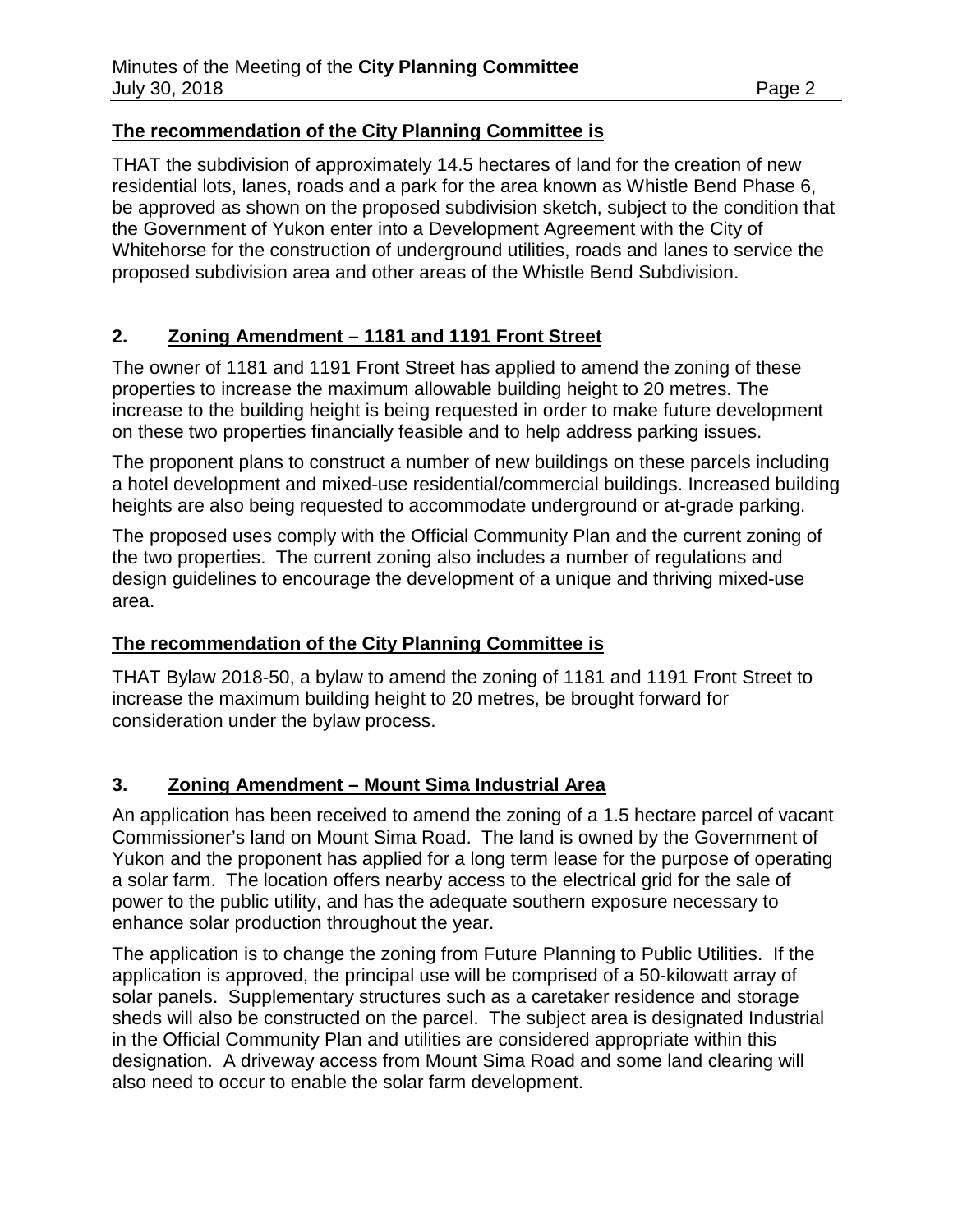## **The recommendation of the City Planning Committee is**

THAT Bylaw 2018-48, a bylaw to amend the zoning of a 1.5 hectare parcel of vacant Commissioner's Land located in the Mount Sima Industrial Subdivision to allow for the development of a solar farm, be brought forward for consideration under the bylaw process.

## **4. Zoning Amendment – 7 Bennett Road Lot Expansion**

The owner of the property located at 7 Bennet Road in the Kulan Industrial Area has applied to rezone a parcel of vacant Commissioner's land adjacent to the property to allow for a lot expansion. A review under the Yukon Environmental and Socioeconomic Assessment Act was required for this lot expansion request. The recommendation of the Decision Document is for the project to proceed subject to terms and conditions relating to themes that include erosion control, management of invasive species, fuel spill contingency, setback from a riparian feature, protection of bird habitat, presence of a mining claim, and notice of work on the parcel to neighbouring property owners

If the zoning amendment is approved, the property owner plans to purchase the parcel from the Government of Yukon and consolidate it with the existing property.

## **The recommendation of the City Planning Committee is**

THAT Bylaw 2018-49, a bylaw to amend the zoning of a parcel of vacant Commissioner's land to allow for a lot expansion at 7 Bennett Road in the Kulan Industrial Area, be brought forward for consideration under the bylaw process.

## **5. Public Hearing Report – Zoning Amendment – Whistle Bend Phase 6**

As the Whistle Bend neighbourhood is built out, design changes are being made to reflect engineering requirements and better planning solutions. The zoning proposed for Phase 6 includes a mix of residential uses, a park, and public green space.

A broad mix of housing allows residents to "age in place" and has the socio-economic benefit of mixing a range of income levels and demographics within a neighbourhood. Phase 6 is located within walking distance of the Whistle Bend core and includes high density residential lots that support the viability of both commercial opportunities and transit service. The design also includes two "green streets" in which single family houses face onto a landscaped green corridor with a walking path instead of a typical residential street. Parking is available from expanded laneways.

No one appeared to speak to the public hearing. No written submissions were received and no issues were raised with respect to the proposed zoning.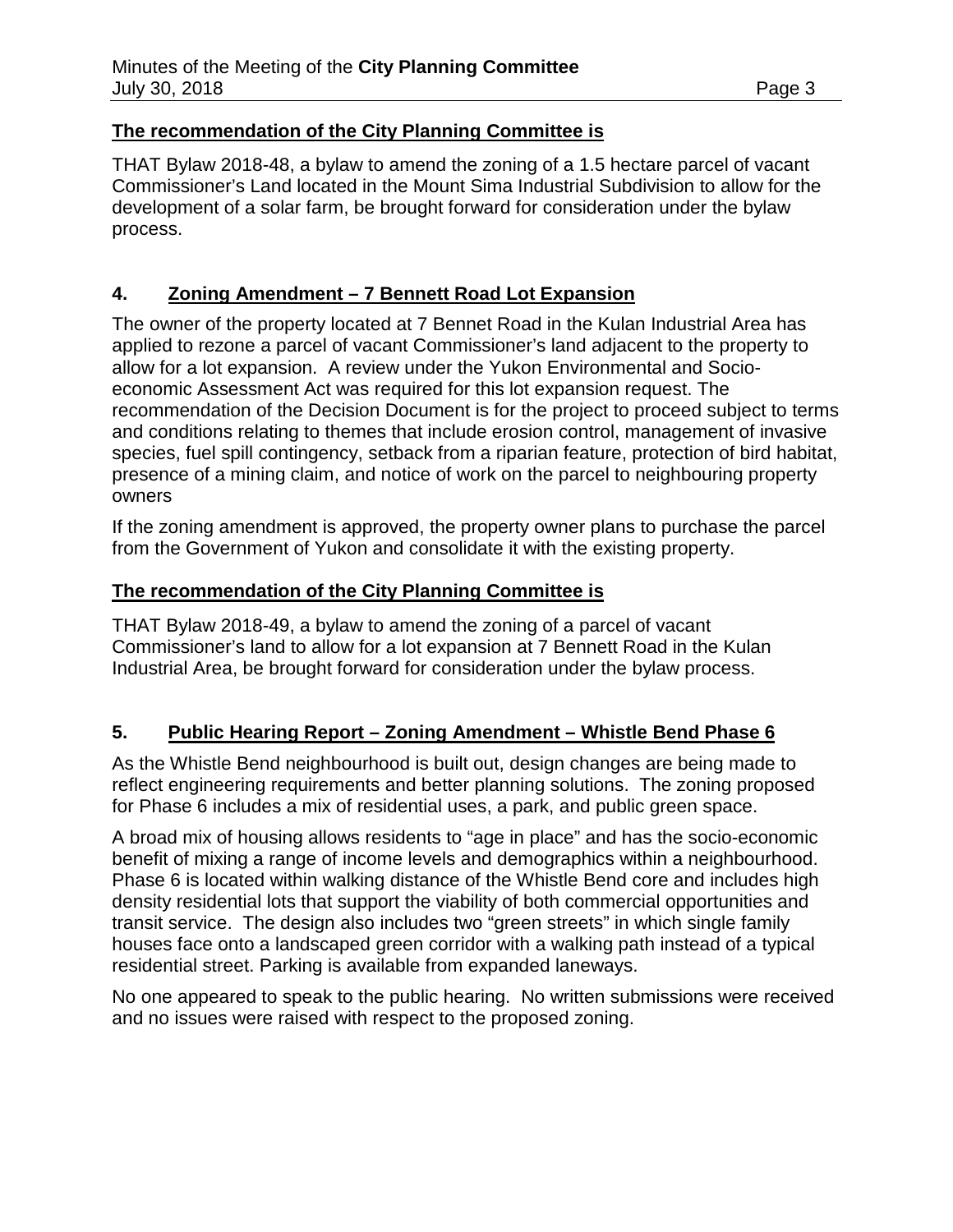## **The recommendation of the City Planning Committee is**

THAT Bylaw 2017-38, a bylaw to amend the zoning for Phase 6 of Whistle Bend, be brought forward for second and third reading under the bylaw process.

## **6. Public Hearing Report – Zoning Amendment – Motorways Fire Station**

A zoning amendment is required In order to relocate the Downtown Fire Station to the Motorways Area. The proposed zoning will allow emergency and protective services as the principal uses and will also allow for the eventual expansion of an existing ATCO Electric power substation. The proposed amendment also provides for a minor relaxation of the interior side yard setback to reflect the placement of the existing building relative to the lot line.

No one appeared to speak at the public hearing. One written submission did not oppose the bylaw but raised a number of concerns including the impact of building height and lighting design on adjacent properties, the noise impact of sirens on nearby residents, and potential loss of access through the existing lane.

The preliminary design for the fire station shows that the building height will be the same as the existing Motorways garage. ATCO's new infrastructure is expected to be similar in size and noise level to the current facility. All lighting will be designed to have low impact on adjacent properties. The benefit of having emergency services nearby generally outweighs any negative impact of additional noise from sirens. Administration is reviewing options to maintain lane access to the adjacent lots. The final design for the fire station, lot layout, and access will be determined through the subdivision process.

The current zoning bylaw calls for a three-metre buffer between public/institutional zones and residential/commercial zones. Due to the placement of the building already on site, Administration is recommending that Bylaw 2018-41 be amended at second reading to remove the buffer requirement for this development.

## **The recommendation of the City Planning Committee is**

THAT Bylaw 2018-41, a bylaw to amend the zoning of portions of a parcel of Cityowned land in the Motorways area to allow for the development of a fire station and the expansion of an existing electrical substation, be brought forward for second and third reading under the bylaw process, and

THAT Bylaw 2018-41 be amended at second reading to include the additional special modification that a 3.0 m vegetative buffer is not required.

# **7. Development at 14th and Centennial** – For Information Only

Administration provided an update on a development on privately-owned land at the intersection of 14<sup>th</sup> Avenue and Centennial Street in Porter Creek. The development is being monitored to ensure the protection of the riparian area of the adjacent creek.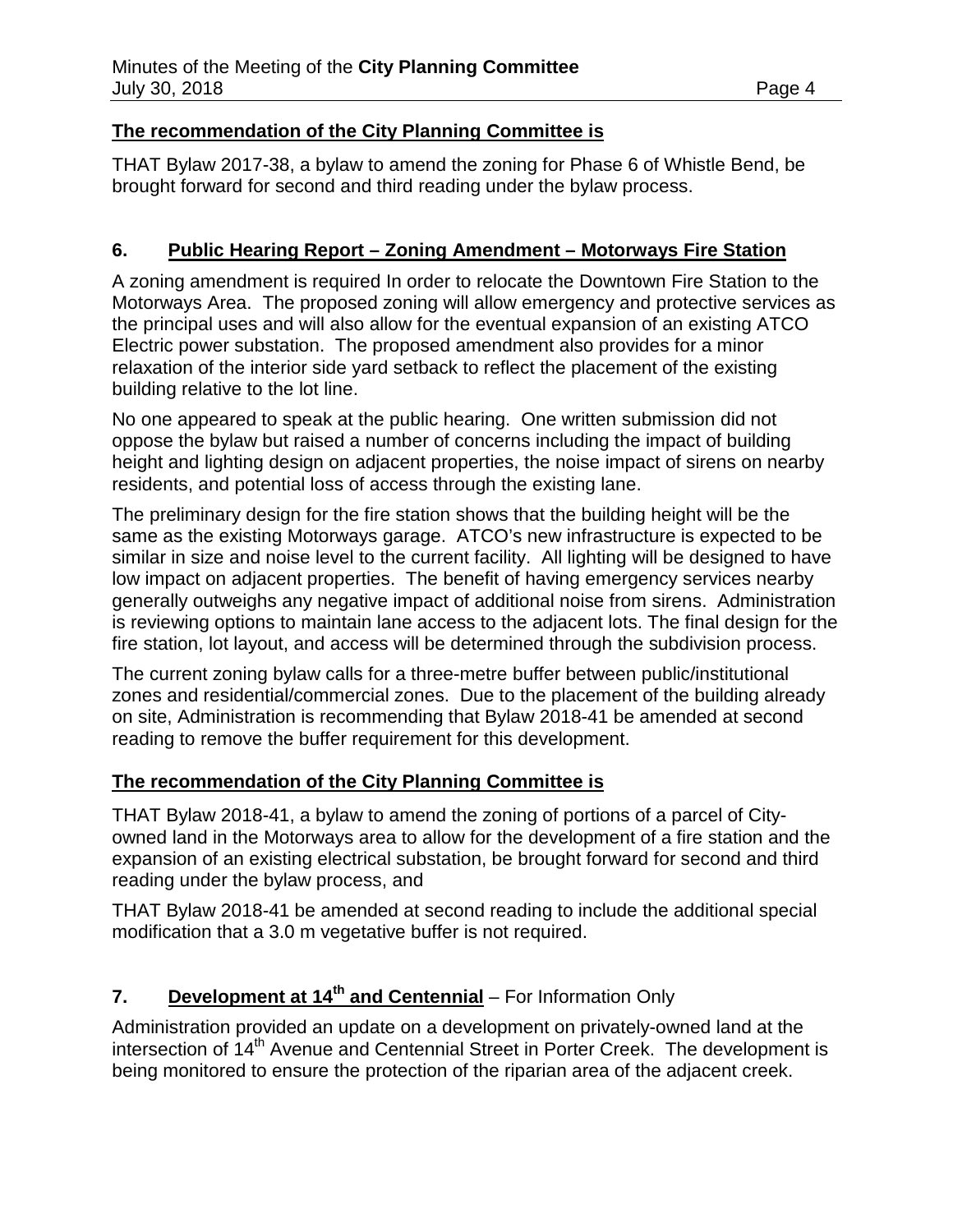

# **Minutes of the meeting of the City Operations Committee**

| <b>Date</b>                                          | July 30, 2018                                                                                                                                                                                                                                                                                                                                                                                              |
|------------------------------------------------------|------------------------------------------------------------------------------------------------------------------------------------------------------------------------------------------------------------------------------------------------------------------------------------------------------------------------------------------------------------------------------------------------------------|
| Location                                             | <b>Council Chambers, City Hall</b>                                                                                                                                                                                                                                                                                                                                                                         |
| <b>Committee</b><br><b>Members</b><br><b>Present</b> | Councillor Dan Boyd - Chair<br>Councillor Samson Hartland - Vice-Chair<br><b>Mayor Dan Curtis</b><br><b>Councillor Jocelyn Curteanu</b><br><b>Councillor Robert Fendrick</b><br><b>Councillor Betty Irwin</b>                                                                                                                                                                                              |
| <b>Absent</b>                                        | Councillor Roslyn Woodcock                                                                                                                                                                                                                                                                                                                                                                                 |
| <b>Staff</b><br><b>Present</b>                       | Linda Rapp, City Manager<br>Lindsay Schneider, Director of Community and Recreation Services<br>Valerie Braga, Director of Corporate Services<br>Patrick Ross, Acting Director of Development Services<br>Peter O'Blenes, Director of Infrastructure and Operations<br>Catherine Constable, Manager of Legislative Services<br>Norma Felker, Assistant City Clerk<br>Richard Graham, Manager of Operations |

Your Worship, the City Operations Committee respectfully submits the following report:

#### **1. Contract Award – Wheel Loader Mounted Snow Blower**

The 2018 capital budget includes funds for a large snow blower that can be mounted on existing wheel loaders. Three bids were received in response to the tender issued, but one bid was found to be non-compliant and was therefore rejected.

The low bidder meets all tender specifications and is within budget.

#### **The recommendation of the City Operations Committee is**

THAT Administration be authorized to award the contract for the supply of one Wheel Loader Mounted Snow Blower to Industrial Machine Inc. for a net cost to the City of \$142,125.00 plus GST.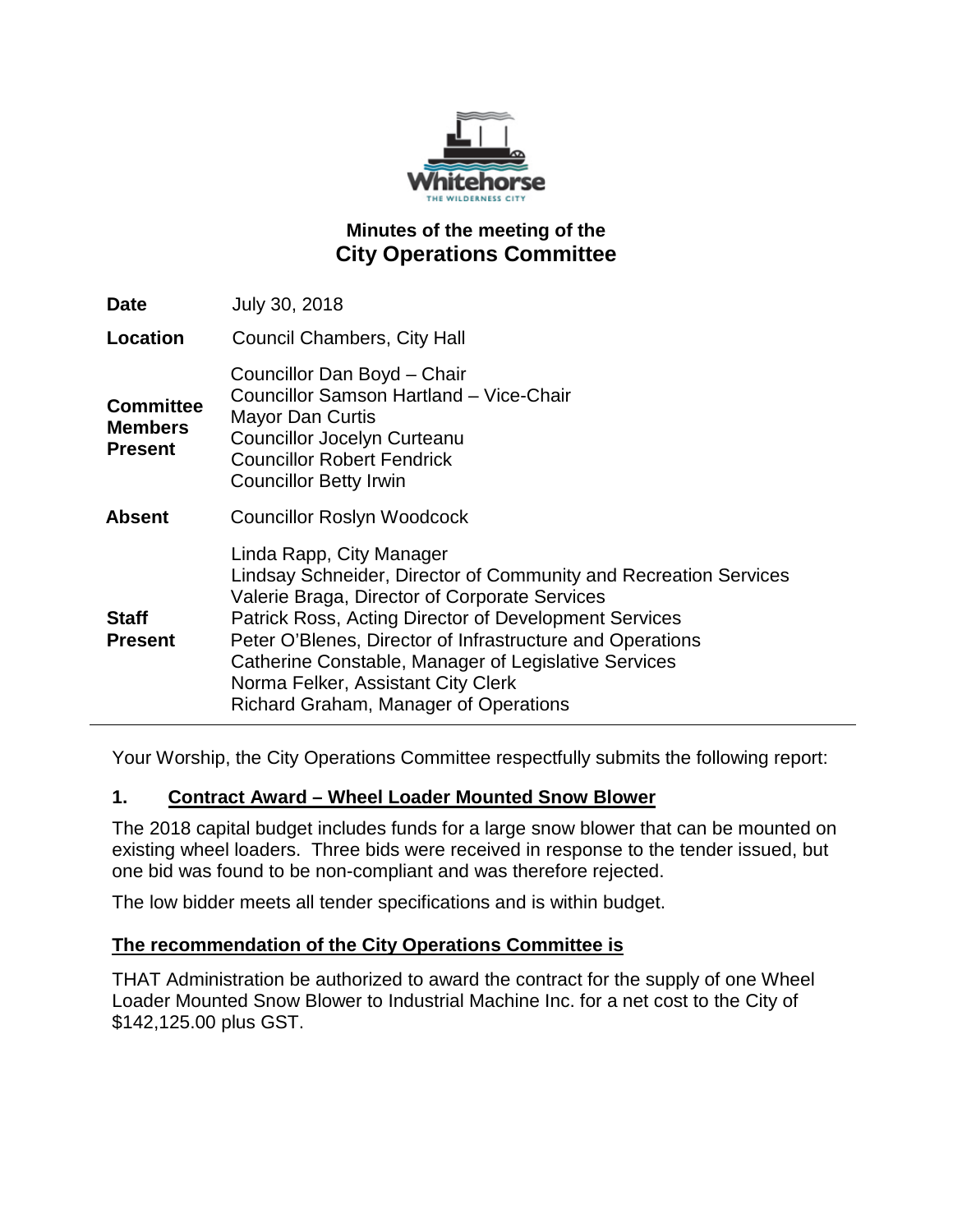## **2. Contract Award – Hart Crescent Recirculation Station Upgrades**

The 2018 capital budget includes funding for the upgrade of the Hart Crescent Recirculation Station. The project will replace the piping and recirculation pump inside the station and relocate the existing control kiosk.

Three bids were received in response to the tender issued. One bid was rejected due to non-compliance. The low bidder has the knowledge, skills and experience to complete the work successfully. The bid meets all tender specifications, and the prices submitted are reasonable and within budget.

## **The recommendation of the City Operations Committee is**

THAT Administration be authorized to award the contract for the Hart Crescent Recirculation Station Upgrade project to Arcrite Northern Ltd. for a net cost to the City of \$139,777.77 plus GST.

# **3. Contract Award – Porter Creek Force Main Repair**

One bid was received in response to a tender issued for the repair of twin waste water force mains that are part of the Porter Creek flush system. Repair of the breached pipe is critically important due to the lack of options for stopping wastewater flow in the event of a pipe failure. If the duty pipe fails without redundancy in place, an uncontrolled discharge of wastewater directly into the Yukon River could occur.

The sole bidder has the knowledge, skills and experience to complete the work successfully. The bid meets all tender specifications, and there are sufficient funds in the 2018 capital budget to complete the project.

# **The recommendation of the City Operations Committee is**

THAT Administration be authorized to award the contract for the Porter Creek Force Main Repair project to Castle Rock Enterprises for a net cost to the City of \$476,145.00 plus GST.

# **4. Contract Award – Environmental Control Facility Desludging**

Removal of sludge sediment from the primary cells in the Livingstone Trail Environmental Control Facility is required to ensure the long term performance of the primary cells and avoid solids overflow into the secondary cells. The removal of sludge also aids in the mitigation of odour production. One bid was received in response to the tender issued for this project. The bidder has the knowledge, skills and experience to complete the work successful, and there are sufficient funds in the 2018 capital budget to complete the project.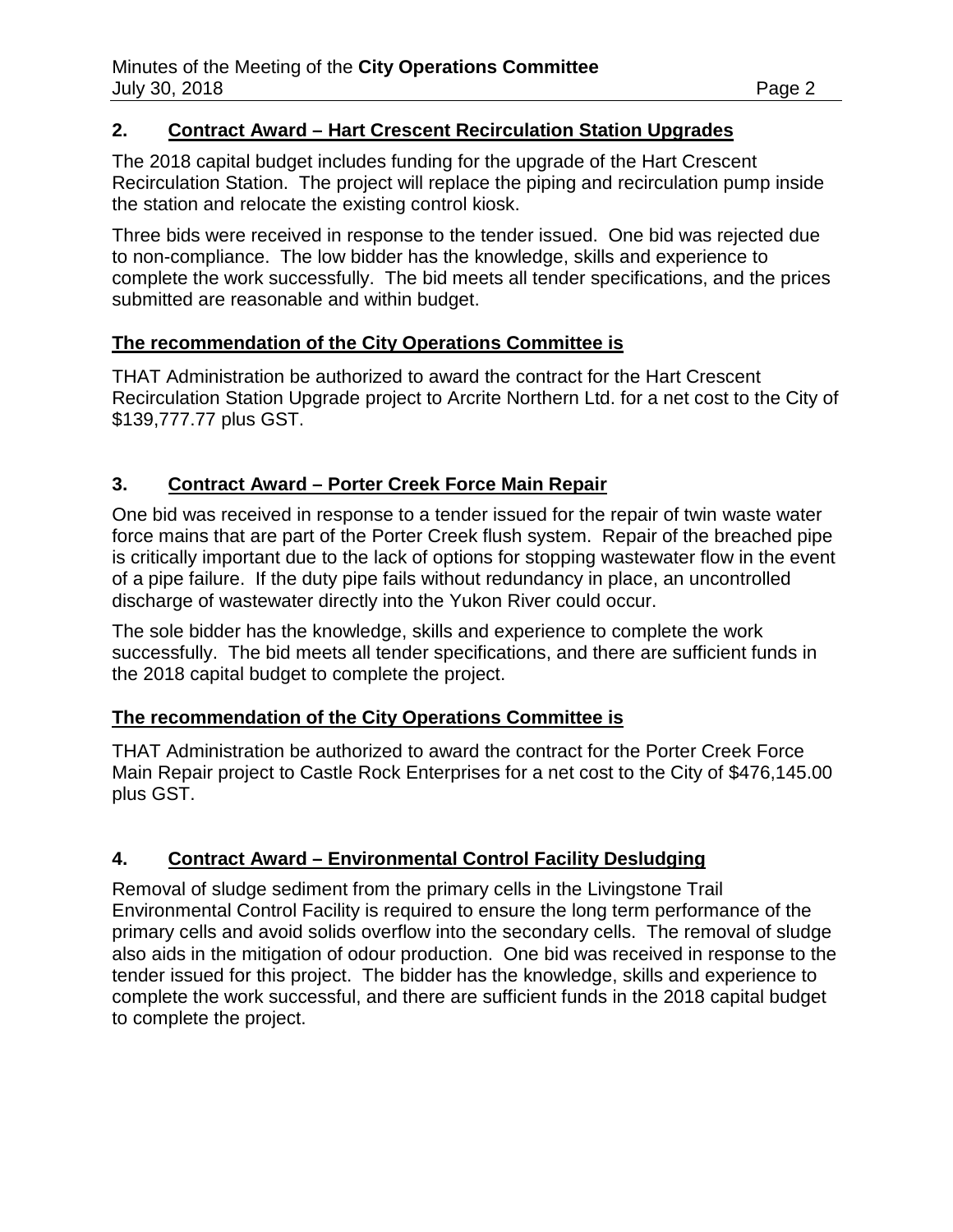## **The recommendation of the City Operations Committee is**

THAT Administration be authorized to award the contract for the Livingstone Trail Environmental Control Facility Desludging project to Lambourne Environmental Ltd. for a net cost to the City of \$471,916.00 plus GST.

## **5. Budget Amendment – Landfill Excavation Phase 2 West**

In May of this year Council awarded a contract for a project to complete excavation of earth from the Phase 2 West area of the landfill for the rehabilitation and construction of new roads and the stockpiling of cover material. However, at the time of the contract award the budget was not amended.

During the initial geotechnical survey, it was determined that the amount of earthworks required to move material was greater than originally scoped. Favourably, this increases the available capacity for Phase 2 as well as increasing the stockpile of cover material required for daily operations.

The required budget amendment is an additional \$300,000 which will be funded from an approved Federal Gas Tax transfer payment.

#### **The recommendation of the City Operations Committee is**

THAT the 2018 to 2021 capital expenditure program be amended by increasing the 2018 project 650c00817, Landfill Excavation Phase 2 West, in the amount of \$300,000.00, funded by Federal Gas Tax.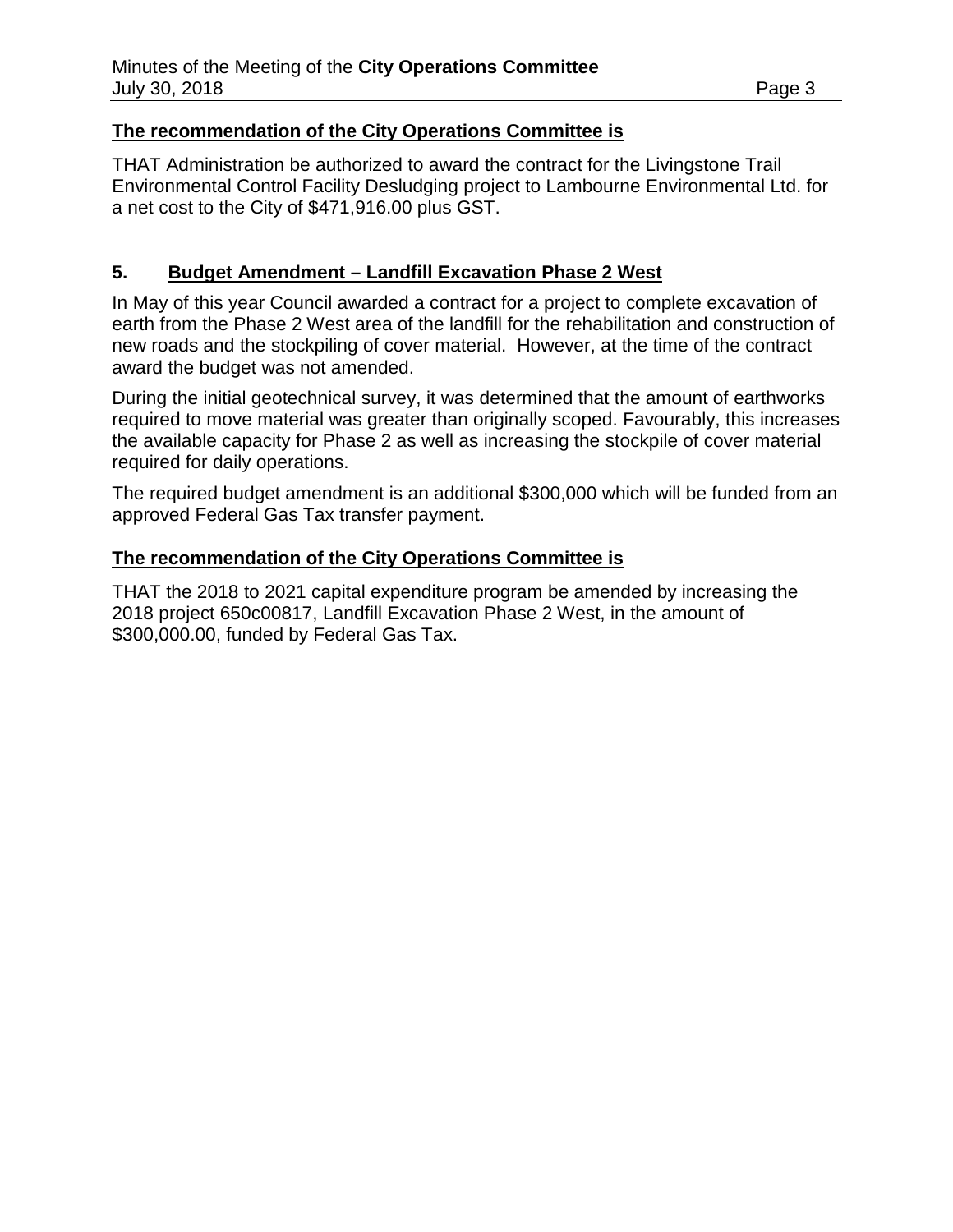

# **Minutes of the meeting of the Community Services Committee**

| <b>Date</b>                                          | July 30, 2018                                                                                                                                                                                                                                                                                                                                                     |
|------------------------------------------------------|-------------------------------------------------------------------------------------------------------------------------------------------------------------------------------------------------------------------------------------------------------------------------------------------------------------------------------------------------------------------|
| Location                                             | <b>Council Chambers, City Hall</b>                                                                                                                                                                                                                                                                                                                                |
| <b>Committee</b><br><b>Members</b><br><b>Present</b> | Councillor Jocelyn Curteanu - Chair<br>Councillor Robert Fendrick - Vice Chair<br><b>Mayor Dan Curtis</b><br><b>Councillor Dan Boyd</b><br><b>Councillor Samson Hartland</b><br><b>Councillor Betty Irwin</b>                                                                                                                                                     |
| <b>Absent</b>                                        | <b>Councillor Roslyn Woodcock</b>                                                                                                                                                                                                                                                                                                                                 |
| <b>Staff</b><br><b>Present</b>                       | Linda Rapp, City Manager<br>Lindsay Schneider, Director of Community and Recreation Services<br>Valerie Braga, Director of Corporate Services<br>Patrick Ross, Acting Director of Development Services<br>Peter O'Blenes, Director of Infrastructure and Operations<br>Catherine Constable, Manager of Legislative Services<br>Norma Felker, Assistant City Clerk |

Your Worship, there is no report from the Community Services Committee